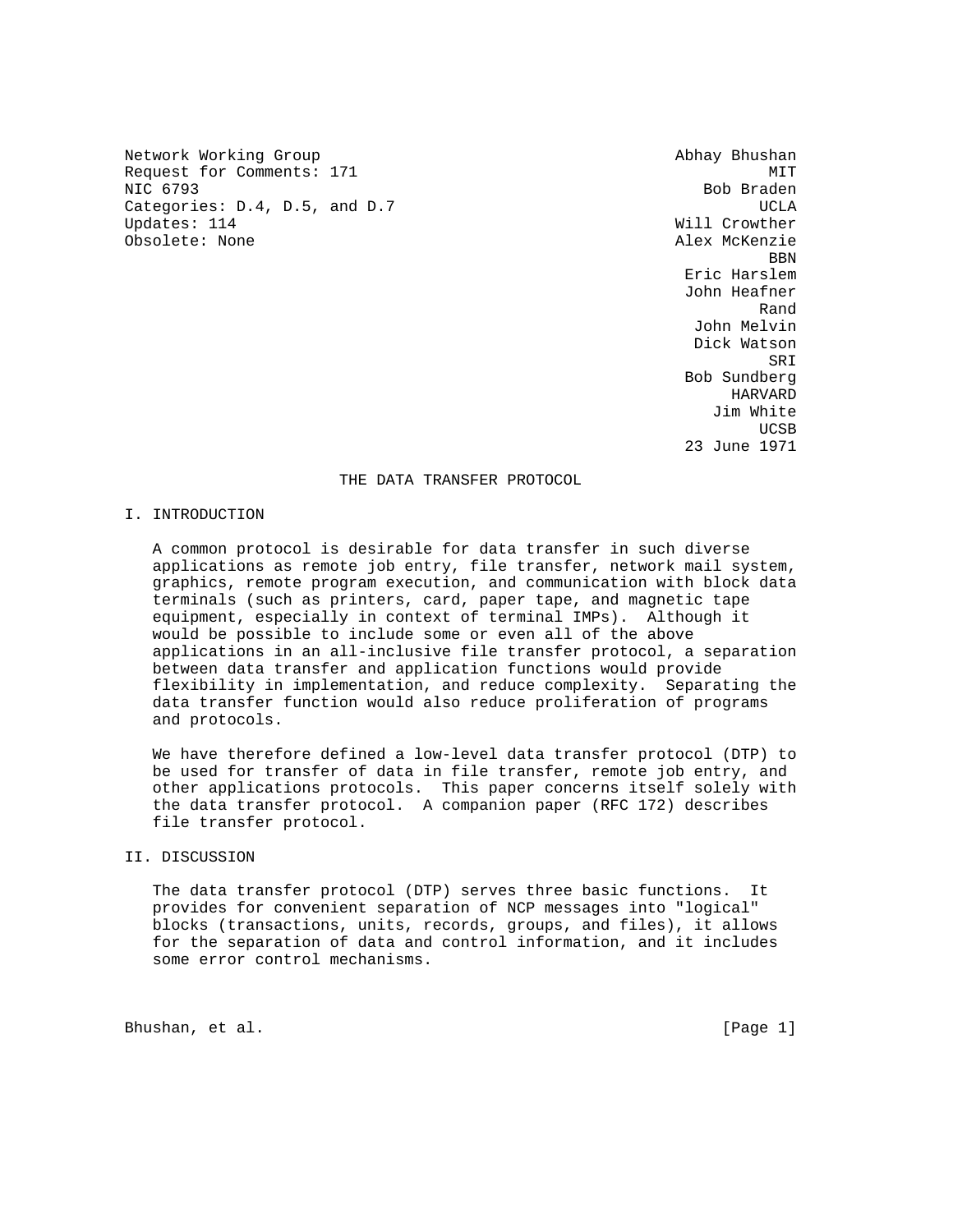Three modes of separating messages into transactions [1] are allowed by DTP. The first is an indefinite bit stream which terminates only when the connection is closed (i.e., the bit stream represents a single transaction for duration of connection). This mode would be useful in data transfer between hosts and terminal IMPs (TIPs).

 The second mode utilizes a "transparent" block convention, similar to the ASCII DLE (Data Link Escape). In "transparent" mode, transactions (which may be arbitrarily long) end whenever the character sequence DLE ETX is encountered (DLE and ETX are 8-bit character codes). To prevent the possibility of a DLE ETX sequence occurring within data stream, any occurrence of DLE is replaced by DLE DLE on transmission. The extra DLE is stripped on reception. A departure from the ASCII convention is that "transparent" block does not begin with DLE STX, but with a transaction type byte. This mode will be useful in data transfer between terminal IMPs.

 The third mode utilizes a count mechanism. Each transaction begins with a fixed-length descriptor field containing separate binary counts of information bits and filler bits. If a transaction has no filler bits, its filler count is zero. This mode will be useful in most host-to-host data transfer applications.

 DTP allows for the above modes to be intermixed over the same connection (i.e., mode is not associated with connection, but only with transaction). The above transfer modes can represent transfer of either data or control information. The protocol allows for separating data or control information at a lower level, by providing different "type" codes (see SPECIFICATIONS) for data and control transactions. This provision may simplify some implementations.

 The implementation of a workable [2] subset of the above modes is specifically permitted by DTP. To provide compatibility between hosts using different subsets of transfer modes, an initial "handshake" procedure is required by DTP. The handshake involves exchanging information on modes available for transmit and receive. This will enable host programs to agree on transfer modes acceptable for a connection.

 The manner in which DTP is used would depend largely on the applications protocol. It is the applications protocol which defines the workable subset of transfer modes. For example, the file transfer protocol will not work just with the indefinite bit stream modes. At least, for control information one of the other two modes is required. Again, the use of information separator and abort functions provided in DTP (see SPECIFICATIONS) is defined by the applications protocol. For example, in a remote job entry protocol, aborts may be used to stop the execution of a job while they may not

Bhushan, et al. [Page 2]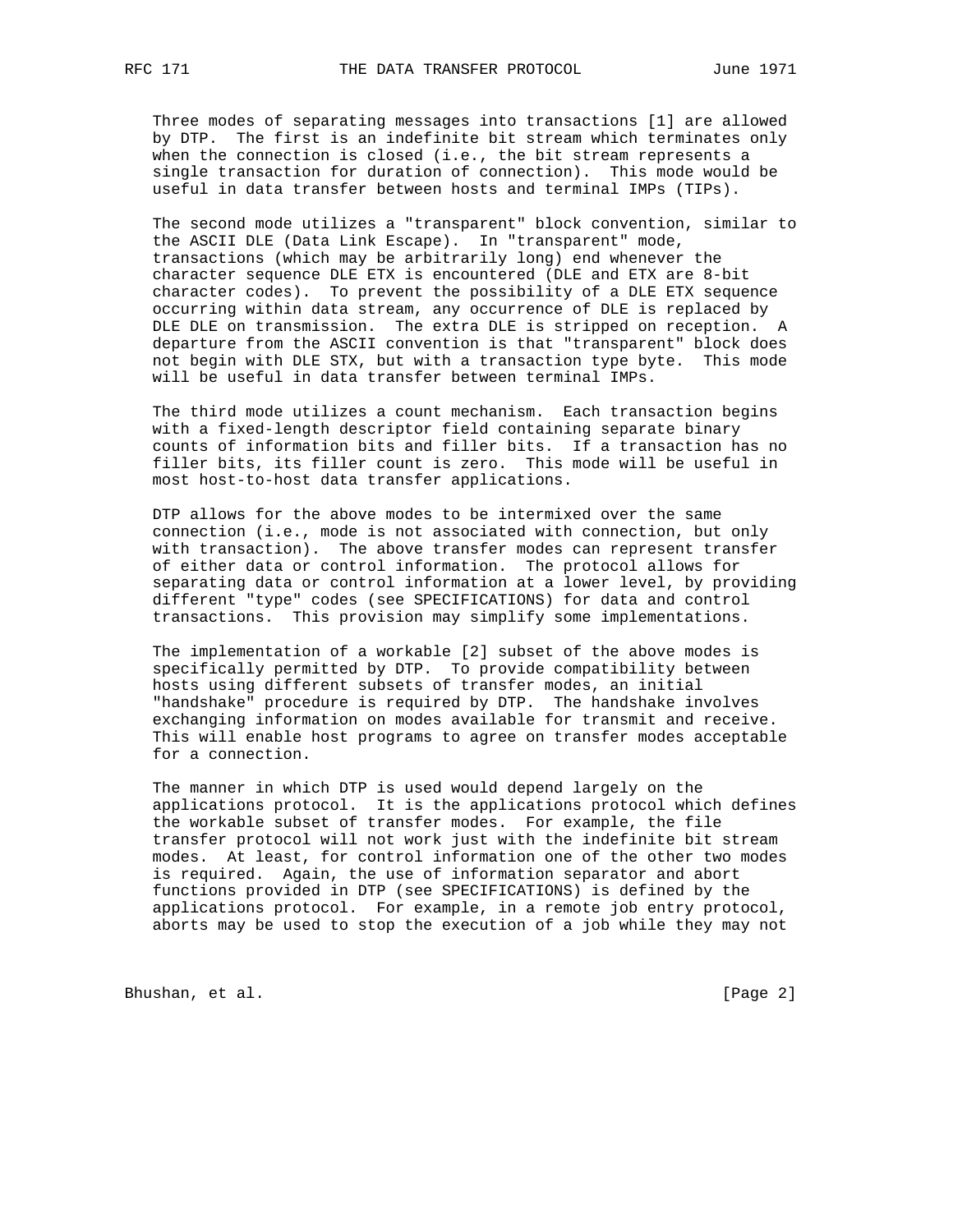cause any action in another applications protocol.

 It should also be noted that DTP does not define a data transfer service. There is no standard server socket, or initial connection protocol defined for DTP. What DTP defines is a mechanism for data transfer which can be used to provide services for block data transfers, file transfers, remote job entry, network mail and numerous other applications.

 There are to be no restrictions on the manner in which DTP is implemented at various sites. For example, DTP may be imbedded in an applications program such as for file transfer, or it may be a separate service program or subroutine used by several applications programs. Another implementation may employ macros or UUO's (user unimplemented operations on PDP-10's), to achieve the functions specified in DTP. It is also possible that in implementation, the separation between the DTP and applications protocols be only at a conceptual level.

# III. SPECIFICATIONS

1. Byte Size for Network Connection

 The standard byte size for network connections using DTP is 8 bit. However, other byte sizes specified by higher-level applications protocols or applications programs are also allowed by DTP. For the purpose of this document bytes are assumed to be 8-bits, unless otherwise stated.

### 2. Transactions

 At DTP level, all information transmitted over connection is a sequence of transactions. DTP defines the rules for delimiting transactions. [3]

# 2A. Types

 The first byte of each transaction shall define a transaction type, as shown below. (Note that code assignments do not conflict with assignments in TELNET protocol.) The transaction types may be referred by the hexadecimal code assigned to them. The transactions types are discussed in more detail in section 2B.

Bhushan, et al. [Page 3]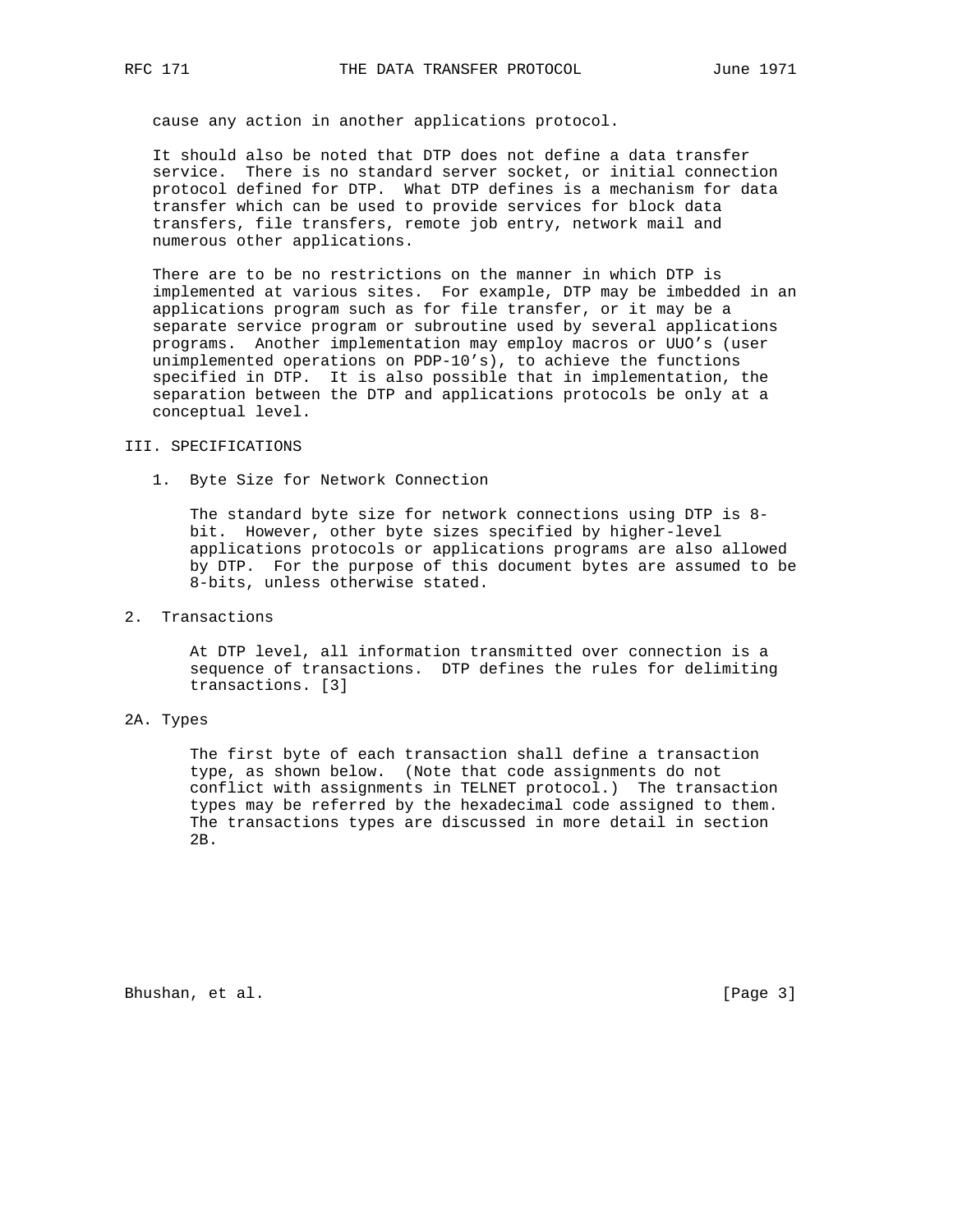| Code  | Transaction Type                            |
|-------|---------------------------------------------|
| Octal |                                             |
| 260   | Indefinite bit stream -- data.              |
| 261   | Transparent (DLE) block--data.              |
| 262   | Descriptor and counts--data.                |
| 263   | Modes available (handshake).                |
| 264   | Information separators (endcode).           |
| 265   | Error codes.                                |
| 266   | Abort.                                      |
| 267   | No operation (NoOp).                        |
| 270   | Indefinite bit stream--control.             |
| 271   | Transparent (DLE) block--control.           |
| 272   | Descriptor and counts--control.             |
| 273   | (unassigned but reserved for data transfer) |
| 274   | $\mathbf{H}$<br>$\mathbf{u}$                |
| 275   | $\mathbf{u}$<br>$\mathbf{u}$<br>П.          |
| 276   | $\mathbf{u}$<br>П.<br>$\mathbf{H}$          |
| 277   | $\mathbf{H}$<br>П.<br>$\mathbf{u}$          |
|       |                                             |

2B. Syntax and Semantics

- 2B.1 Type B0 and B8 (indefinite bitstream modes) transactions terminate only when the NCP connection is "closed". There is no other escape convention defined in DTP at this level. It should be noted, that closing connection in bitstream mode represents an implicit file separator (see section 2B.5).
- 2B.2 Type B1 and B0 (transparent block modes) transactions terminate when the byte sequence DLE ETX is encountered. The sender shall replace any occurrence of DLE in data stream by the sequence DLE DLE. The receiver shall strip the extra DLE. The transaction is assumed to by byte-oriented. The code for DLE is Hex '90' or Octal '220' (this is different from the ASCII DLE which is Hex '10' or Octal '020). ETX is Hex '03' or Octal '03' (the same as ASCII ETX) [4].
- 2B.3 Type B2 and BA (descriptor and counts modes) transactions have three fields, a 9-byte (72-bits) descriptor field [5] and variable length (including zero) info and filler fields, as shown below. The total length of a transaction is (72+info+filler) bits.

Bhushan, et al. [Page 4]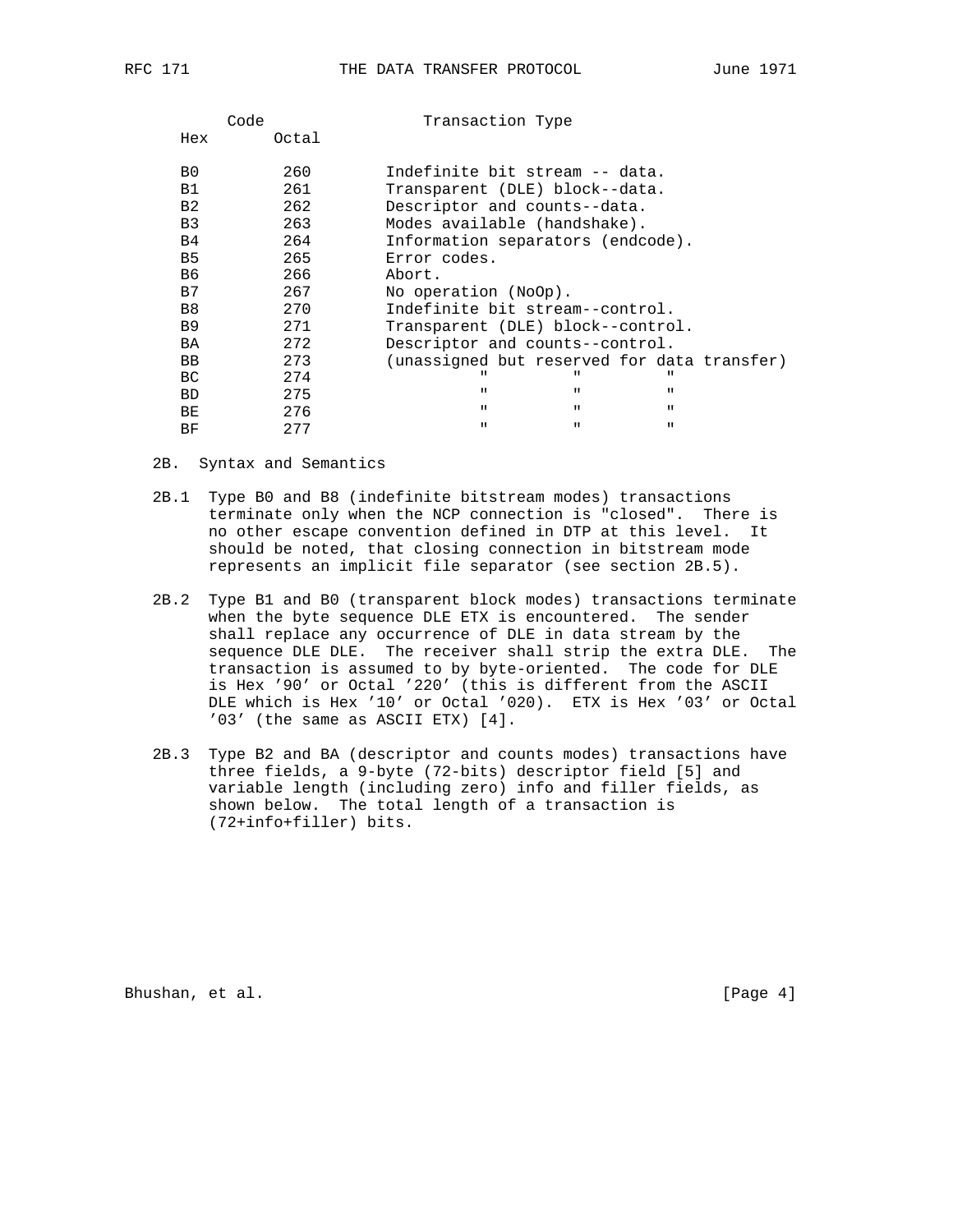|<B2 or BA><Info count><NUL><Seq #><NUL><filler count>|<info><filler> |

| 3-bits 24-bits 8-bits 16-bits 8-bits 8-bits |Variable length|

|<----- 72-bit descriptor field --------------------->|info and filler|

 Info count is a binary count of number of bits in info field, not including descriptor or filler bits. Number of info bits is limited to  $(2**24 - 1)$ , as there are 24 bits in info count field.

 Sequence # is a sequential count in round-robin manner of B2 and BA type transaction. The inclusion of sequence numbers would help in debugging and error control, as sequence numbers may be used to check for missing transactions, and aid in locating errors. Hosts not wishing to implement this mechanism should have all 1's in the field. The count shall start from zero and continue sequentially to all 1's, after which it is reset to all zeros. The permitted sequence numbers are one greater than the previous, and all 1's.

Filler count is a binary count of bits used as fillers (i.e., not information) after the end of meaningful data. Number of filler bits is limited to 255, as there are 8 bits in filler count field.

The NUL bytes contain all 0's.

 2B.4 Type B3 (modes available) transactions have a fixed length of 3 bytes, as shown below. First byte defines transaction type as B3, second byte defines modes available for send, and third byte defines modes available for receive.

| Tvpe | I send |  |  |  | I receive |  |  |
|------|--------|--|--|--|-----------|--|--|
|      |        |  |  |  |           |  |  |

 The modes are indicated by bit-coding, as shown above. The particular bit or bits, if set to logical "1", indicate that mode to be available. The 2 most significant bits should be set to logical "0". The use of type B3 transactions is discussed in section 3B.

 2B.5 Type B4 (information separator) transactions have fixed length of 2 bytes, as shown below. First byte defines transaction type as B4, and second byte defines the separator.

Bhushan, et al. [Page 5]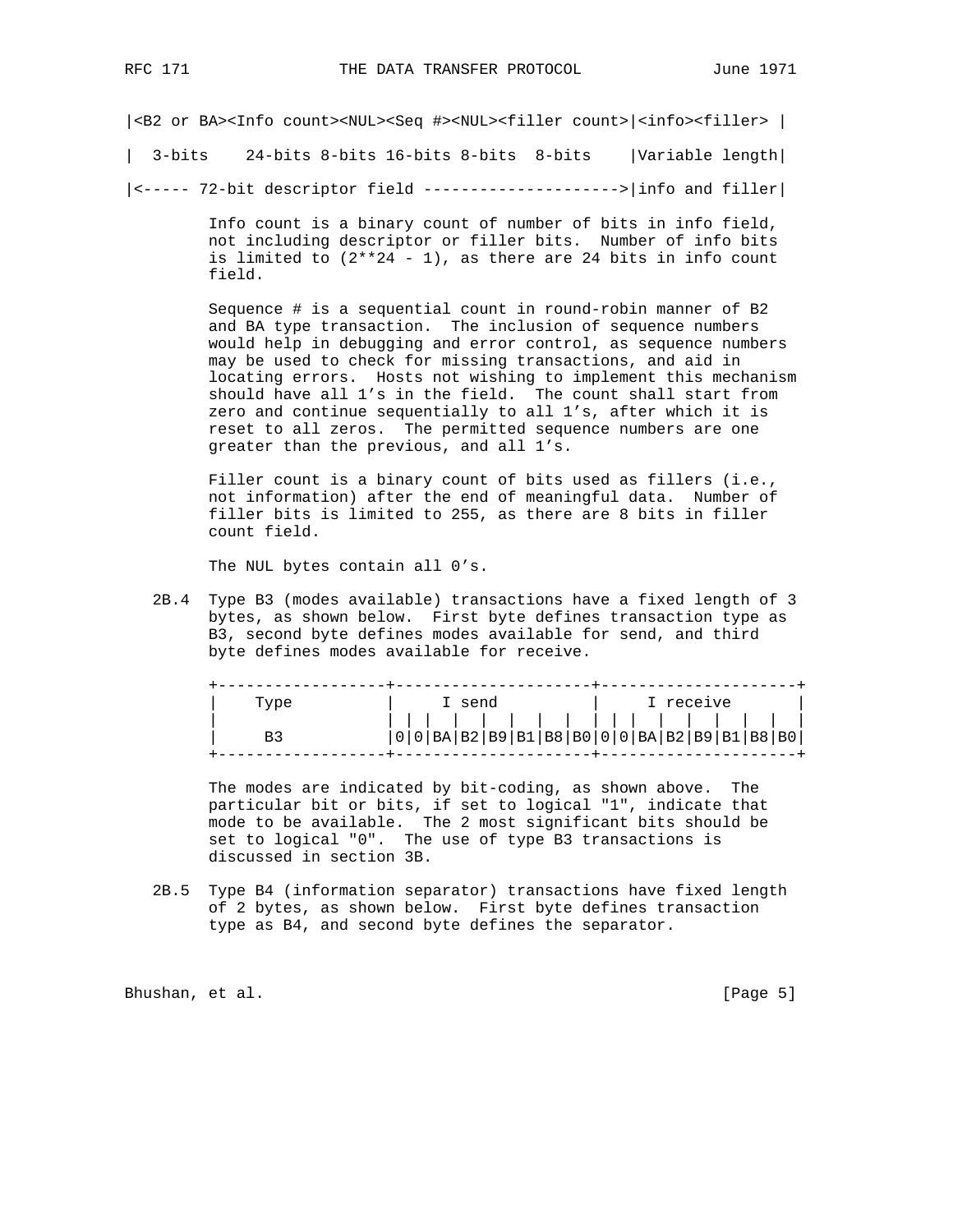| Type           | End Code     |
|----------------|--------------|
|                | 'R<br>G<br>Ε |
| B <sub>4</sub> | R<br>F       |
|                | R            |
|                | E<br>Τ<br>P  |

The following separator codes are assigned:

|     | Code  | Meaning          |
|-----|-------|------------------|
| Hex | Octal |                  |
| ი 1 | 001   | Unit separator   |
| 03  | 003   | Record separator |
| 07  | 007   | Group separator  |
| 0F  | በ17   | File separator   |

 Files, groups, records, and units may be data blocks that a user defines to be so. The only restriction is that of the hierarchical relationship File>Groups>Records>Units (where '>' means 'contains'). Thus a file separator marks not only the end of file, but also the end of group, record, and unit. These separators may provide a convenient "logical" separation of data at the data transfer level. Their use is governed by the applications protocol.

 2B.6 Type B5 (error codes) transactions have a fixed length of 3 bytes, as shown below. First byte defines transaction type as B5, second byte indicates an error code, and third byte may indicate the sequence number on which error occurred.

| Type | Error Code | Sequence # |
|------|------------|------------|
|      |            |            |

Bhushan, et al. [Page 6]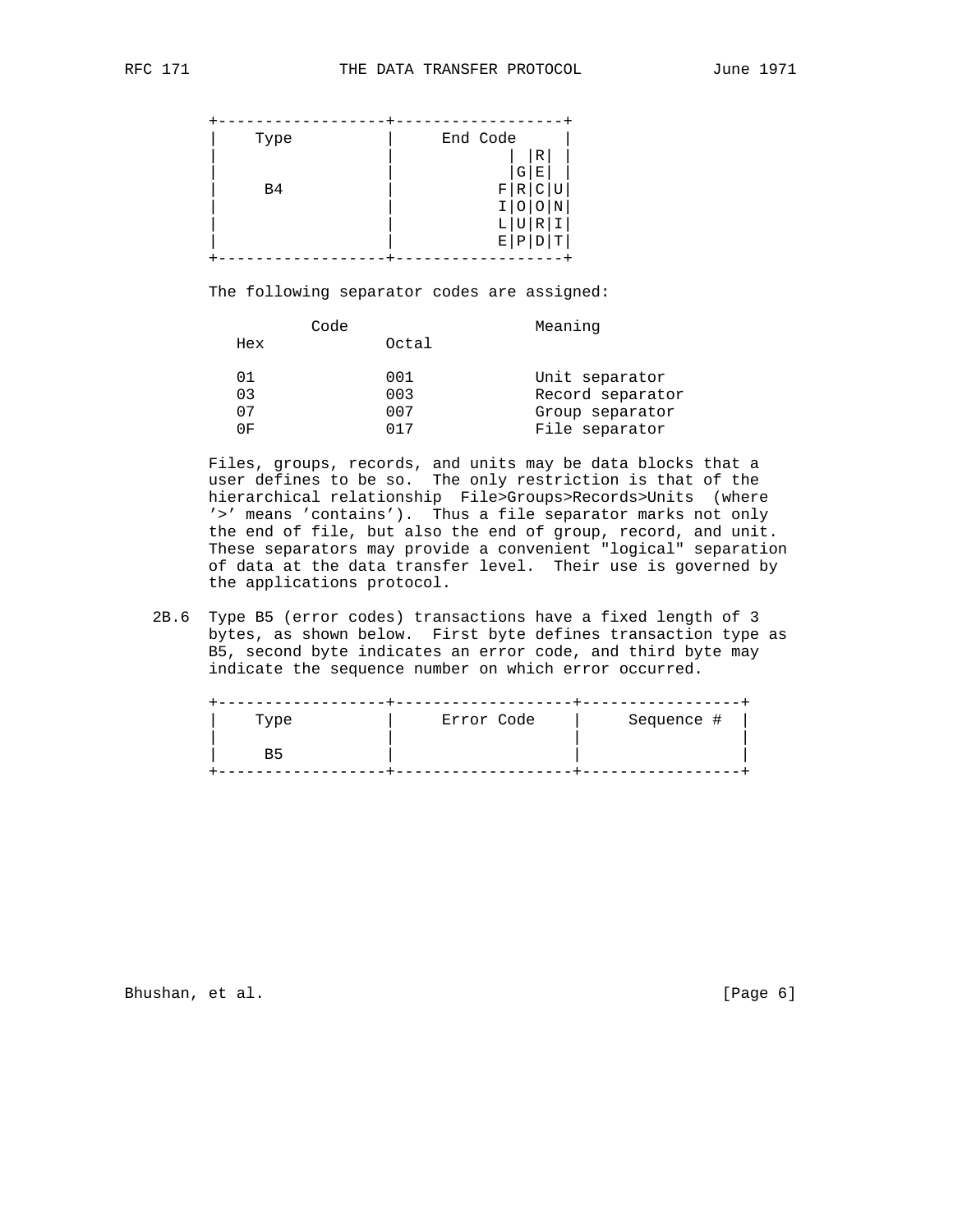The following error codes are assigned:

|                | Error Code     | Meaning                                                                                                    |
|----------------|----------------|------------------------------------------------------------------------------------------------------------|
| Hex            | Octal          |                                                                                                            |
| 0 <sub>0</sub> | 000            | Undefined error                                                                                            |
| 01             | 001            | Out of sync. (type code other<br>than B0 through BF).                                                      |
| 02             | 002            | Broken sequence (the sequence #<br>field contains the first expected<br>but not received sequence number). |
| 03             | 003            | Illegal DLE sequence (other than<br>DLE DLE Or DLE ETX).                                                   |
| B <sub>0</sub> | 260            |                                                                                                            |
| through<br>ВF  | through<br>277 | The transaction type (indicated by<br>by error code) is not implemented.                                   |

 The error code transaction is defined only for the purpose of error control. DTP does not require the receiver of an error code to take any recovery action. The receiver may discard the error code transaction. In addition, DTP does not require that sequence numbers be remembered or transmitted.

 2B.7 Type B6 (abort) transactions have a fixed length of 2 bytes, as shown below. First byte defines transaction type as B6, and second byte defines the abort function.

| Type | Function |   |   |             |   |
|------|----------|---|---|-------------|---|
|      |          |   |   | $\mathbb R$ |   |
|      |          |   | G | Е           |   |
|      |          | F | R |             |   |
|      |          |   |   |             |   |
|      |          | L | U | R           |   |
|      |          | Е | Ρ |             | т |
|      |          |   |   |             |   |

Bhushan, et al. [Page 7]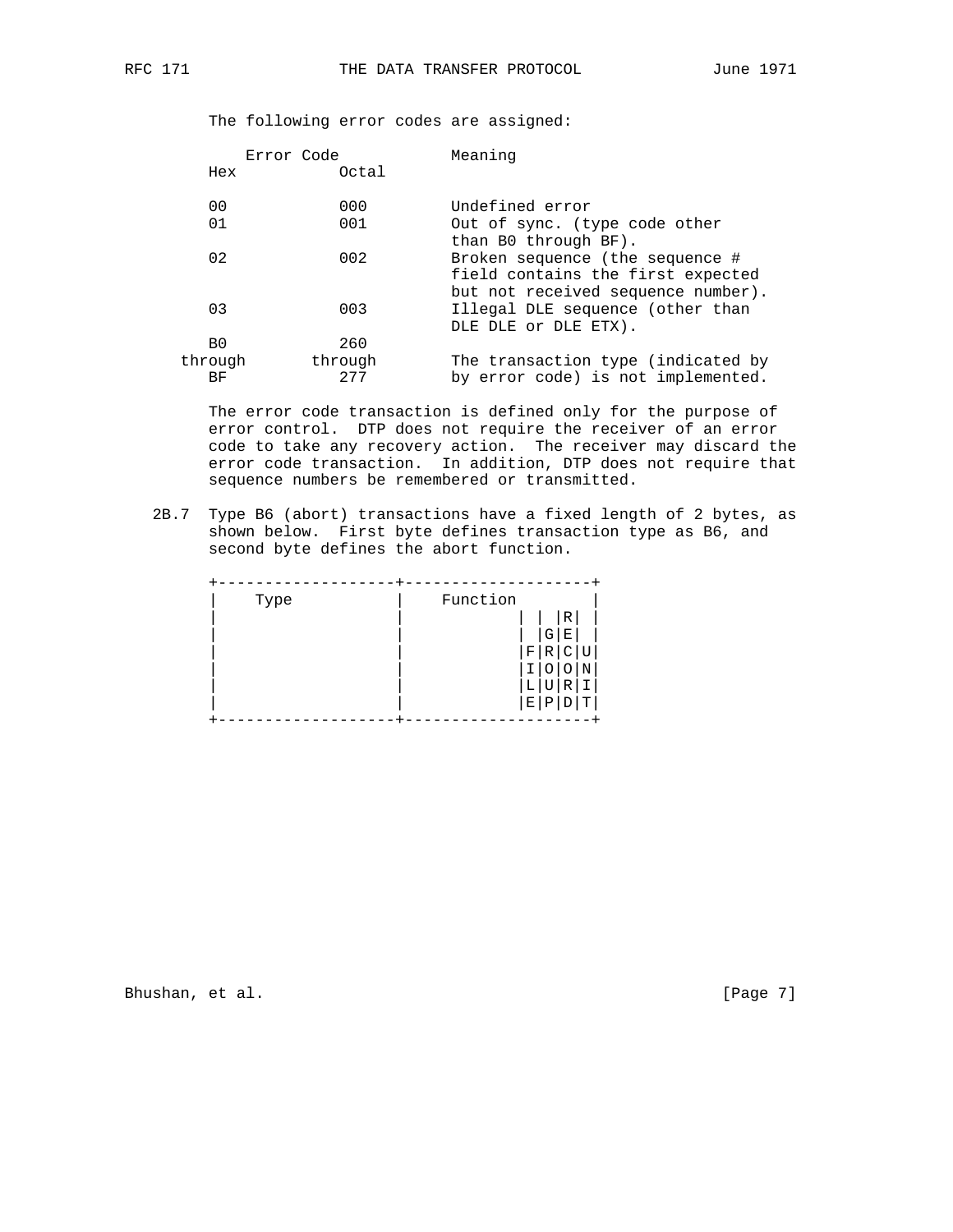The following abort codes are assigned:

| Abort Code |     |       | Meaning                     |
|------------|-----|-------|-----------------------------|
|            | Hex | Octal |                             |
|            | 00  | 000   | Abort preceding transaction |
|            | 01  | 001   | Abort preceding unit        |
|            | 02  | 002   | Abort preceding record      |
|            | 07  | 007   | Abort preceding group       |
|            | 0F  | በ17   | Abort preceding file        |

 DTP does not require the receiver of an abort to take specific action, therefore sender should not necessarily make any assumptions. The manner in which abort is handled is to be specified by higher-level applications protocols.

- 2B.8 Type B7 (NoOp) transactions are one byte long, and indicate no operation. These may be useful as fillers when byte size used for network connections is other than 8-bits.
- 3. Initial Connection, Handshake and Error Recovery
	- 3A. DTP does not specify the mechanism used in establishing connections. It is up to the applications protocol (e.g., file transfer protocol) to choose the mechanism which suits its requirements. [6]
	- 3B. The first transaction after connection is made will be type B3 (modes available). In a full-duplex connection, both server and user will communicate type B3 transactions, indicating modes available for send and receive. In a simplex connection only sender will communicate a type B3 transaction. It is the sender's responsibility to choose a mode acceptable to the receiver. If an acceptable mode is not available or if mode chosen is not acceptable, the connection may be closed. [7]
	- 3C. No error recovery mechanisms are specified by DTP. The applications protocol may implement error recovery and further error control mechanisms.

END NOTES

- [1] The term transaction is used here to mean a block of data defined by the transfer mode.
- [2] What constitutes a workable subset is entirely governed by the high-level application protocol.

Bhushan, et al. [Page 8]